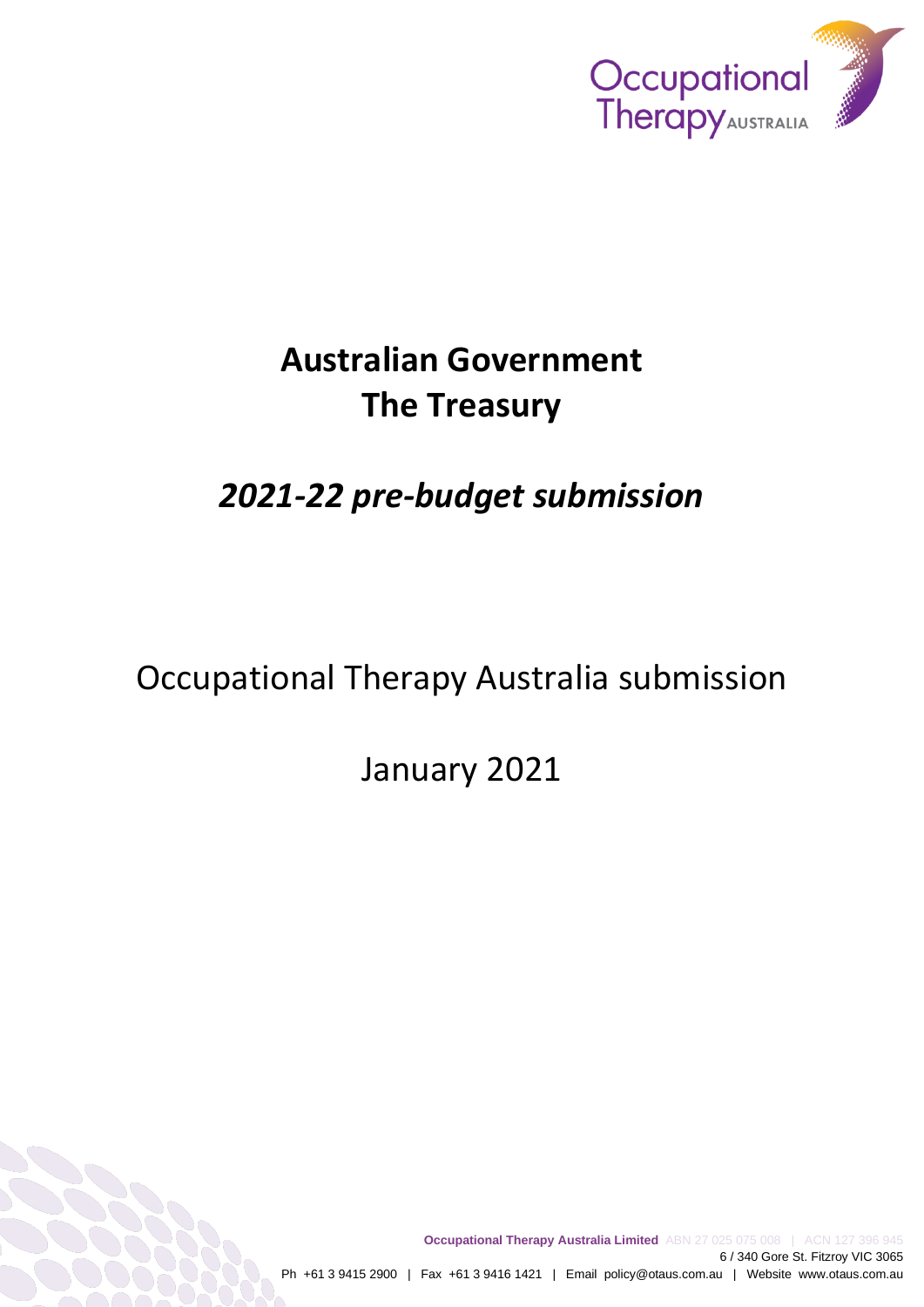## **Introduction**

Occupational Therapy Australia (OTA) welcomes the opportunity to make this submission to the Australian Government ahead of the release of the 2021-22 Federal Budget.

OTA is the professional association and peak representative body for occupational therapists in Australia. As of 30 September 2020, there were approximately 23,500 registered occupational therapists working across the government, non-government, private and community sectors in Australia. Occupational therapists are allied health professionals whose role is to enable their clients to participate in meaningful and productive activities.

Occupational therapists provide services such as physical and mental health therapy, vocational rehabilitation, chronic disease management, assessments for assistive technology and home modifications, and key disability supports and services.

## **Reviews of Medicare Benefit Schedule (MBS) Items**

Throughout 2019 the Federal Government conducted numerous reviews of MBS items, convening committees of experts to examine the efficacy of those items pertaining to their area of practice. Presumably owing to the COVID-19 pandemic, the findings of most of these reviews were not released early in 2020, as originally indicated, but late in 2020.

#### **Eating disorders**

OTA welcomed the creation of new MBS items for the treatment of eating disorders, announced in late 2019, and the inclusion of occupational therapists among those health professionals able to access those items.

#### **Mental Health**

OTA welcomed the initiative in the 2020-21 federal budget which provided for up to 10 additional Medicare-subsidised psychological therapy sessions each year for patients with an existing Mental Health Treatment Plan.

OTA also welcomed the announcement that, from 10 December 2020 to 30 June 2022, the Australian Government has expanded eligibility for the *Better Access to Psychiatrists, Psychologists and General Practitioners through the Medicare Benefits Schedule* (*Better Access*) initiative to allow aged care residents to access up to 20 Medicare subsidised individual psychological services each calendar year.

This reflects recommendations of the Royal Commission into Aged Care Quality and Safety's *Aged Care and COVID-19 special* report, and allows for psychological services to be provided by eligible general practitioners, other medical practitioners, psychologists, social workers or occupational therapists.

OTA has long called for residents of RACFs to have the same access to mental health care as those older Australians living in their own homes, particularly given the fact that admission to an RACF can be a traumatising experience, one often associated with the loss of a spouse or life partner.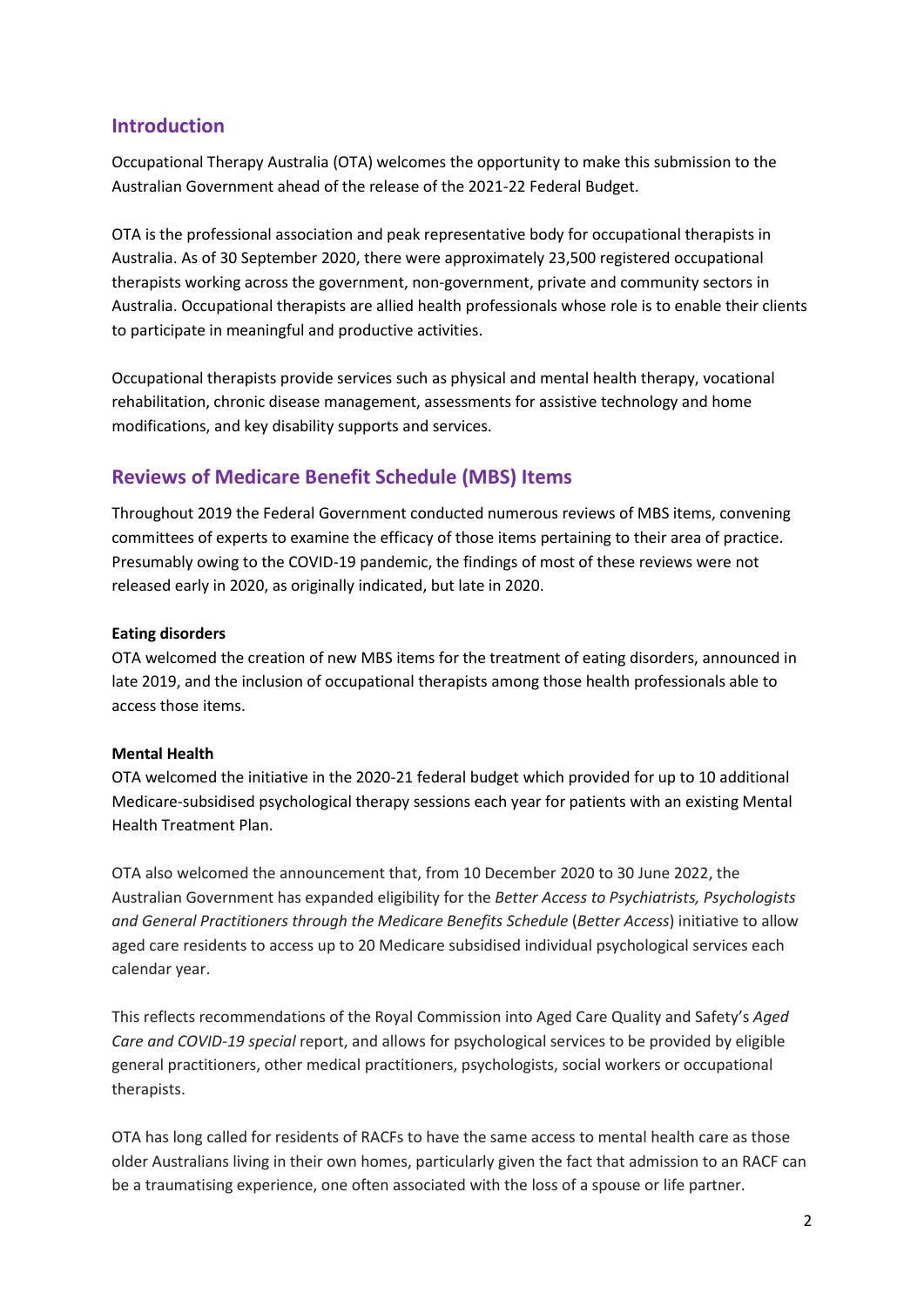Accordingly, OTA calls for the arrangements currently due to expire on 30 June 2022 to be made permanent.

It is a source of considerable frustration that the review of MBS items pertaining to mental health did not provide definitive recommendations to government, choosing instead to recommend a new review this year. This will entail the expenditure of considerable resources by interested peak bodies. It is to be welcomed, however, that the recommendation was also made that the committee conducting the new review be more professionally balanced than the previous committee of review, which included a disproportionate number of psychologists.

OTA will be an active participant in the forthcoming review, highlighting the great work its members do as part of multi-disciplinary care teams in the delivery of mental health care, and reminding the Australian Government that the last time occupational therapists were excluded from the *Better Access* scheme, in 2010, the outcry from disadvantaged clients was so pronounced the decision was later reversed. Regrettably, it took nearly twelve months for the decision, which had no basis in scientific evidence, to be reversed; in that time many occupational therapy practices had been dismantled in anticipation of a substantial loss of work. Those practices that did survive are only now recovering from this event.

*Recommendation: Expanded eligibility for the* **Better Access** *initiative, which allows for aged care residents to access up to 20 Medicare subsidised individual psychological services each calendar year, should be made permanent.*

#### **Allied Health**

OTA, like all other member associations of Allied Health Professions Australia (AHPA), was extremely disappointed that few if any of the sector's recommendations to government were acknowledged, let alone accepted, in the findings of the MBS review of items pertaining to allied health.

As AHPA wrote in a letter to the Health Minister soon after the release of the Review's findings:

*It is evident from the final Taskforce reports, developed as part of the MBS Review process, as well as from the ongoing work of the Primary Health Reform Steering Group (PHRSG), that the medical peak bodies do not consider allied health professionals an integral and essential part of the primary care team. Those bodies appear to reject allied health primary contact roles and to hold a view that the MBS is not responsible for providing appropriate and equitable access to allied health services. That view is at stark odds with the wide body of evidence showing the importance and cost effectiveness of allied health interventions.*

In this correspondence, AHPA made three eminently reasonable requests of government:

- *1. Develop a clear statement about the role of allied health professionals within primary care to guide future work by the Department of Health and any taskforces or committees.*
- *2. Clarify funding responsibility for those allied health primary care services, including the role of the Commonwealth, the jurisdictions, and other funders such as private health insurers.*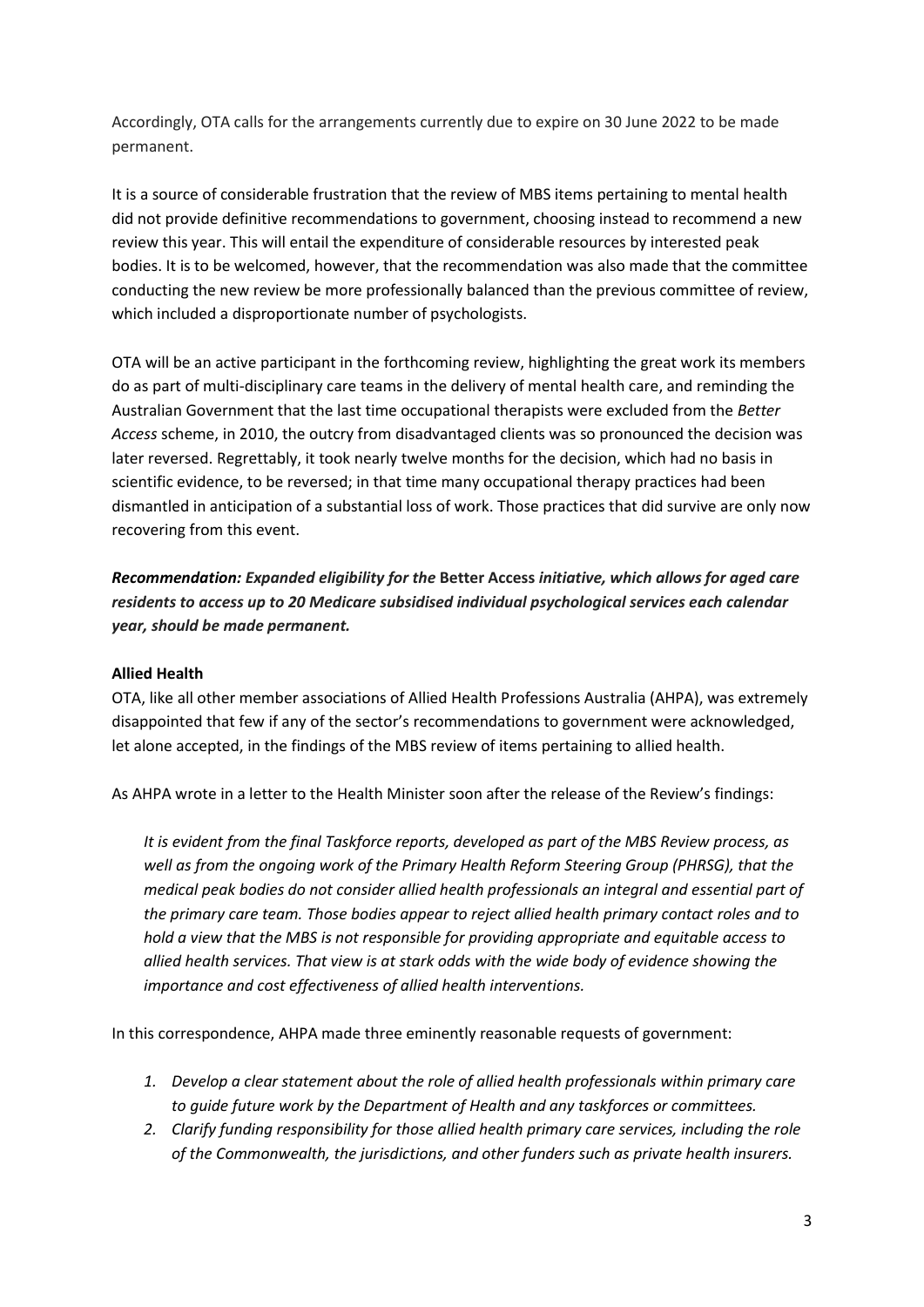3. *Undertake a Department of Health-led process to develop proposals for alternate models of funding of allied health primary care services, with the goal of piloting these in 2021/2022.*

OTA believes that the federal government should, once and for all, accept and act upon the definitive evidence that allied health practitioners save our health system money.

- They play a key role in preventative care; for example, an occupational therapist prescribing the installation of grab-rails and rubber shower mats in the home of an elderly client may well prevent a fall which results in that client occupying a public hospital bed, at a cost to the community of thousands of dollars a day.
- They ameliorate the effects of injury, ill health, age and disability, thereby enhancing an individual's quality of life and often rendering them more productive.
- In both these capacities, allied health professionals help keep people out of GPs' clinics and the emergency departments of our already overstretched public hospitals.

Accordingly, OTA strongly endorses AHPA's call for appropriate recognition of the value of allied health and clarification of its funding model into the future.

*Recommendation: The Australian Government should recognise the key role allied health professionals play in the health and wellbeing of the community, and clarify its funding model for the sector into the future.*

# **Telehealth**

The Australian Government is to be commended for its timely amendments to the MBS, whereby allied health professionals were able to deliver care by means of telehealth within a few weeks of the likely extent of COVID-19 becoming apparent. This enabled the ongoing care of vulnerable Australians, and ensured the viability of many allied health practices.

In the case of occupational therapy, it appears most services can be effectively delivered via telehealth. OTA is currently participating in a university led study of just how efficacious such services are. Until such evidence-based findings become available, however, OTA is largely guided by the anecdotal evidence of highly experienced members – which is remarkably consistent.

Members report that telehealth is well received by most – but not all – clients. Most – but not all – services can be delivered by telehealth very effectively. Telehealth reduces the time spent travelling to and from clients, enabling more clients to be seen in a day and thereby going some of the way to addressing an occupational therapy workforce shortage which is rapidly becoming more acute.

Members overwhelmingly support a hybrid care model, whereby telehealth appointments are interspersed by face-to-face appointments as deemed necessary by the occupational therapist in consultation with the client.

The Australian Government, when considering the future of MBS subsidised telehealth beyond its current deadline of 31 March 2021, should take into account this feedback, as well as that of the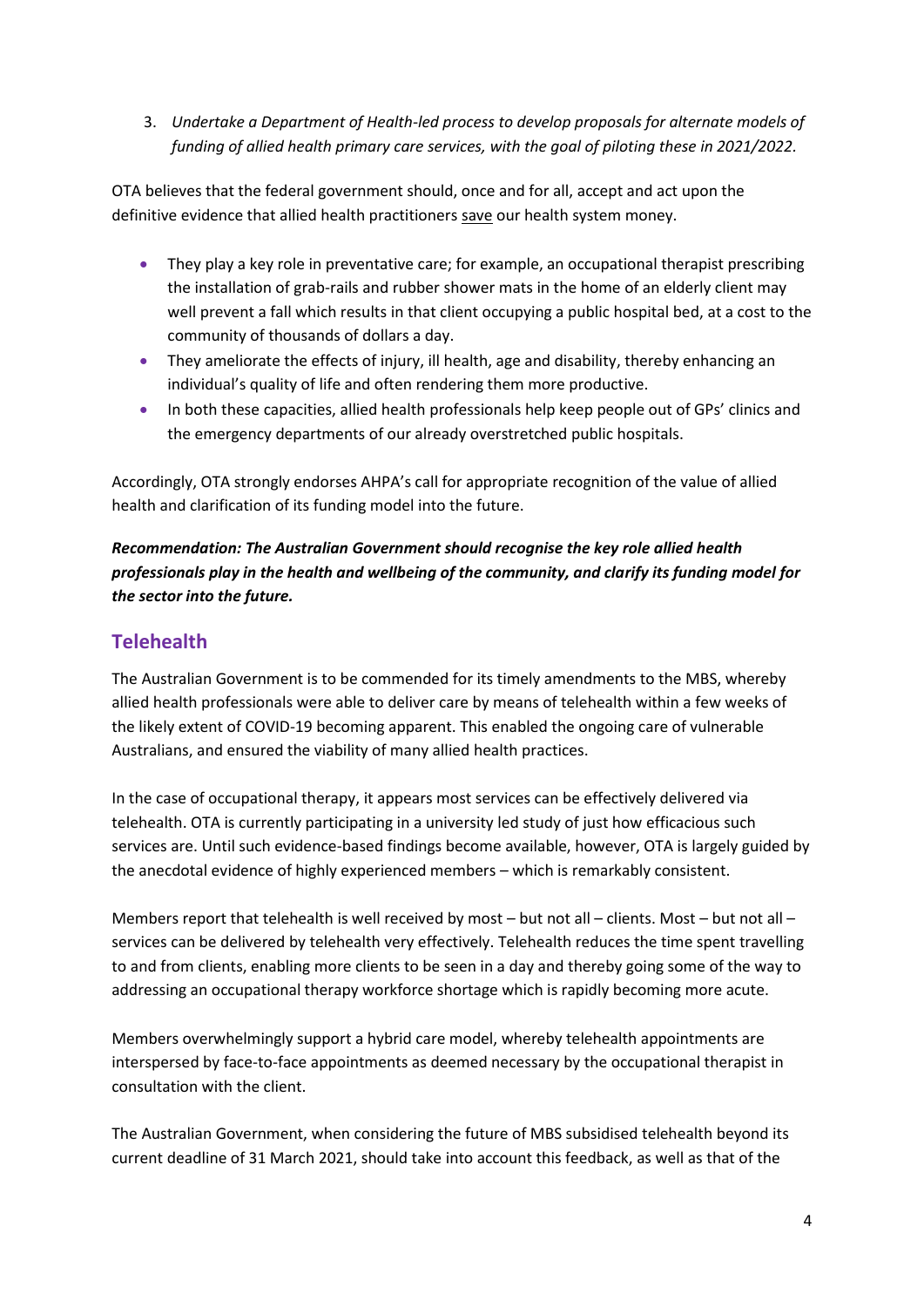other allied health professions. It should also recognise telehealth's game-changing potential for the delivery of allied health care to clients in rural and remote Australia.

*Recommendation: The Australian Government should not, as a matter of course, preclude the delivery of allied health services by means of telehealth beyond 31 March this year. Rather, it should weigh the mounting evidence of telehealth's efficacy and consider its potential value in an increasingly overstretched health system.* 

# **National Disability Insurance Scheme (NDIS)**

#### **Therapy pricing arrangements**

OTA was disappointed last year when the National Disability Insurance Agency (NDIA) chose not to inform allied health peak bodies that there would be no increase in the hourly rate paid to service providers, not even an increase in line with the rise in the Consumer Price Index. Given this meant occupational therapists doing NDIS work would actually be paid less than in previous years, OTA believes the NDIA could have done us the courtesy of forewarning us.

OTA remains concerned that our repeated call for a flat rate to be applied to all therapy providers, irrespective of profession or location, continues to be disregarded. Psychologists continue to be paid a higher fee than other allied health professionals (and with further differentiation within the psychology profession itself) and physiotherapists working in certain locations continue to command a higher hourly rate.

OTA is concerned that such differentiation will pave the way for an increasingly complicated schedule of fees, which is soon rendered obsolete by changing demographics and, as such, is inherently unfair.

*Recommendations: OTA calls for an increase in the hourly rates paid to service providers by the NDIA, ensuring that, at the very least, these rates rise in line with the Consumer Price Index. We remind the government that, despite gradual improvements to the NDIS, its flawed processes and systems continue to place a considerable unpaid administrative burden on service providers that other schemes do not. In this context it would be unreasonable to expect service providers to absorb actual pay cuts over two successive years.*

*OTA reiterates its call for a flat rate for therapy supports that reflects the true costs of providing services under the NDIS.*

#### **Certification of NDIS providers**

OTA continues to receive extensive feedback from members, particularly sole providers and small business owners, who are concerned about the administrative and financial cost of seeking certification to provide early childhood supports. This problem has become more widespread and pressing as the NDIS Quality and Safeguards Commission (the Commission) has rolled out its operation beyond the two original jurisdictions of New South Wales and South Australia.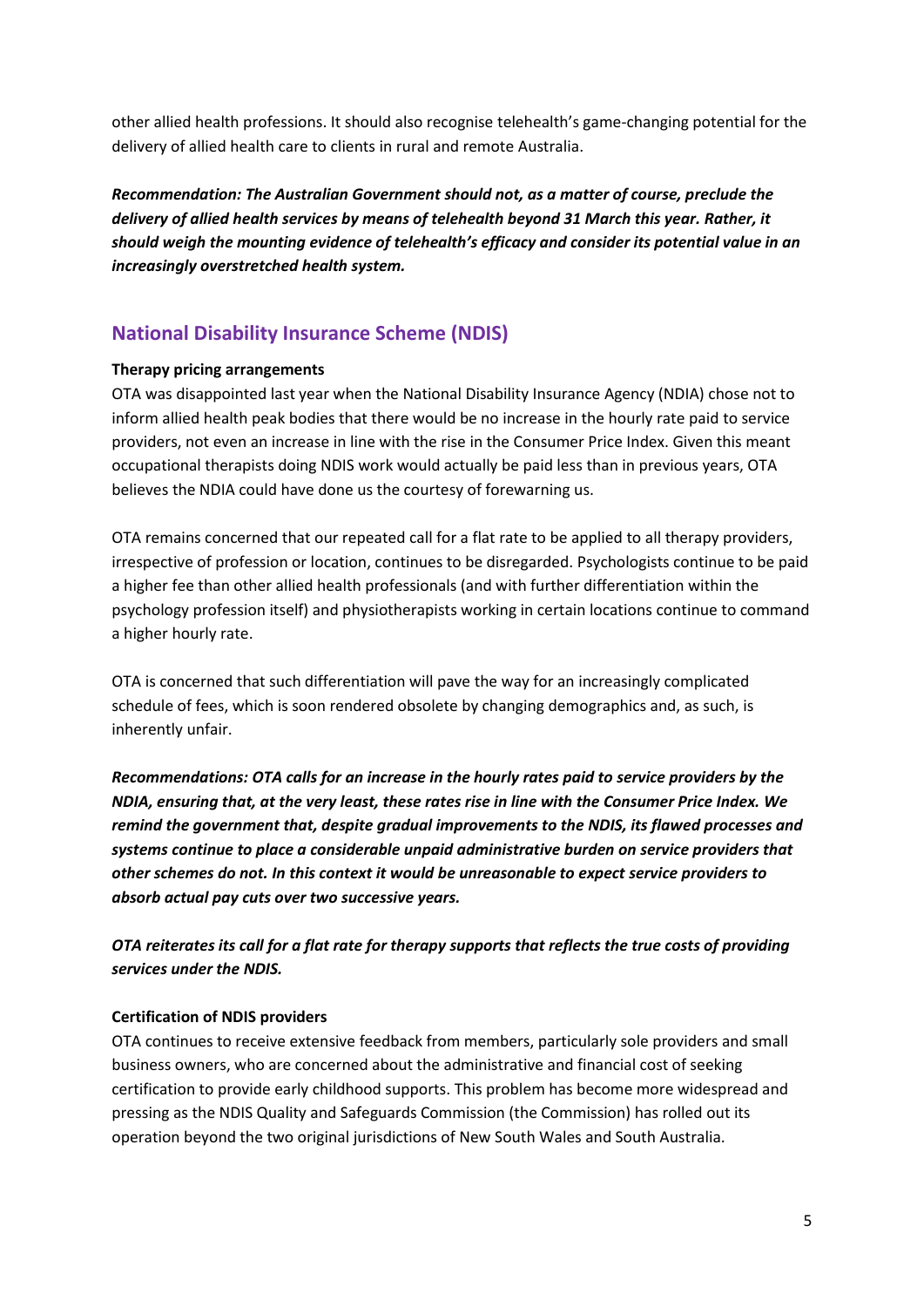Many providers are seriously considering walking away from the scheme due to the requirement that they undergo a prohibitively expensive and time consuming audit. Despite protestations to the contrary from the Commission, OTA can only conclude that this expense is, at least in part, attributable to the fact that providers are required to select from a small list of approved auditors. This is plainly anti-competitive and, as a result, some occupational therapists have been quoted audit fees in excess of \$15,000.

Those based in rural and remote locations are required to cover the travel and accommodation costs of the visiting auditors. Significantly, some jurisdictions, for example the ACT, have no locally based approved auditor.

And the fact that this cost will have to be met every three years renders NDIS work for many smaller practices unsustainable.

OTA asks again why one arm of government, the Australian Health Practitioner Regulation Agency (AHPRA), deems our members fit to practice while another, the Commission, questions that fitness. OTA is aware that a large number of providers are choosing not to re-register and that this has led to a significant increase in the number of families requesting plan reviews to change their funding to self or plan managed, thereby enabling them to see unregistered providers.

Despite assurances from the Commission, the cost of certification is not proportionate to the size of the practice or the business.

OTA has also begun to receive complaints from members about yet another layer of bureaucracy, namely complying with NDIS Worker Screening Requirements. While these requirements replace state and territory based requirements for working in the disability sector, and will facilitate movement of health professionals across state and territory borders, our members report that complying with the new requirements is more onerous than was previously the case.

OTA asks why complying with these requirements is necessary, given that occupational therapists undergo annual registration with AHPRA and are already registered with the NDIS Quality and Safeguards Commission. When will the Australian Government stop adding to the bureaucratic burden on AHPRA registered allied health providers working in the NDIS?

*Recommendation: NDIS service providers registered with the Australian Health Practitioner Regulation Agency have already been deemed competent to practise by the Commonwealth Government and should not have to be certified or verified in any way whatsoever by the NDIS Quality and Safeguards Commission.* 

*Should this recommendation not be adopted, the Commission should ensure that any audits it undertakes are proportionate to the size of the organisation being audited and the types of supports it provides. The register of auditors approved by the Commission should be significantly enlarged, with multiple auditors in every state and territory.*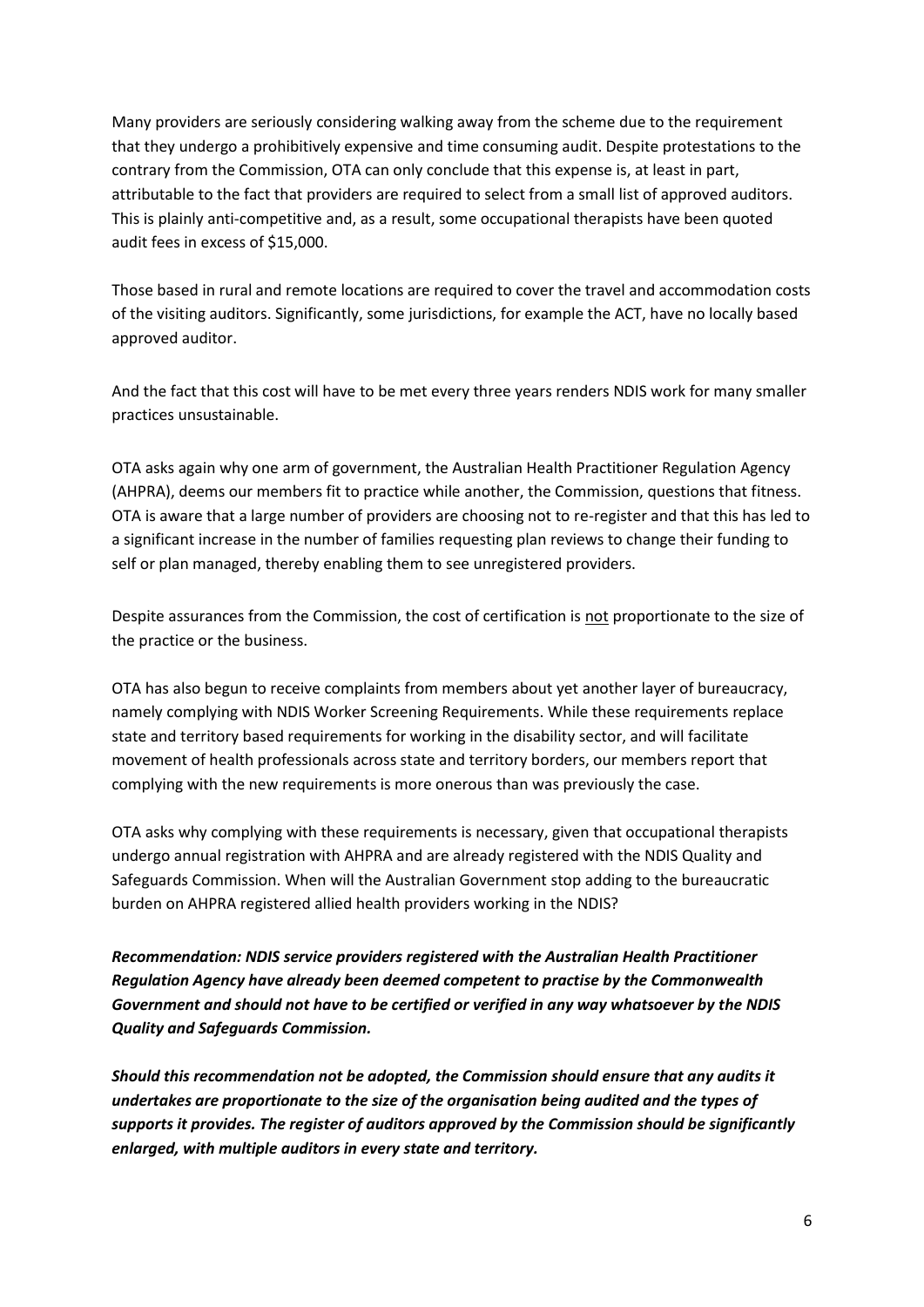## *The Australian Government should act immediately to relieve the bureaucratic burden on AHPRA registered allied health providers working in the NDIS.*

### **Ensuring funding certainty for NDIS participants**

Despite assurances by the government that the NDIS is fully funded, its decision to abandon a planned increase in the Medicare levy to pay for the scheme created uneasiness within the disability sector. This uneasiness was exacerbated when, in 2019-20, funds unspent by the NDIS because of the inefficiency of its rollout were used to help achieve the appearance of a balanced Federal Budget.

With the scheme estimated to cost around \$22 billion in the first year of full operation, it is imperative that any lingering uncertainty around the scheme's funding be resolved.

## *Recommendation: The Australian Government should clearly outline how it intends to fund the NDIS in the coming years and the likely impact of scheme costs on other areas of spending.*

### **Establishing eligibility for the NDIS**

OTA is on the record as supporting easier access to the NDIS and is acutely aware that, too often, a potential participant's socio-economic status is a key factor in whether or not they are deemed eligible for the scheme. One of the commendable features of the proposed Independent Assessments is the fact that, for the first time, eligibility screening will be free of charge – something that will address one of the real injustices of existing arrangements.

This in-principle support for easier access to the scheme notwithstanding, OTA holds grave concerns about the Independent Assessment model proposed by the NDIA late last year. This concern is widespread throughout the community and resulted in the NDIA announcing a deferment of the model's introduction to mid-2021 and a period of consultation in the interim. This consultation is ongoing and is to be welcomed.

However, it would appear that whatever form the Independent Assessments ultimately take, they are to be delivered by a small panel of approved providers. This has already been foreshadowed by the NDIA in its tender documentation, and even in the title of the model – Independent Assessor Panel. OTA knows from experience that such panels usually comprise a few large, impersonal, multidisciplinary companies. Very few panelists work in small practices. Almost none are sole providers. And all too often, such arrangements – while bureaucratically convenient – result in the termination of longstanding and hugely beneficial clinical relationships between highly experienced clinicians working in small practices with often very complex clients.

The victims of this discernible trend in public policy are twofold. First there are those service providers who, while perfectly competent and conscientious, don't make the cut and, as a result, are denied access to a reliable source of work. Second, there are the consumers who, while being promised unprecedented choice in an age of consumer driven care, are actually seeing their choice limited by public policy that is quite deliberately anti-competitive. Excluding qualified practitioners from whole fields of practice makes a mockery of all the rhetoric around consumer choice.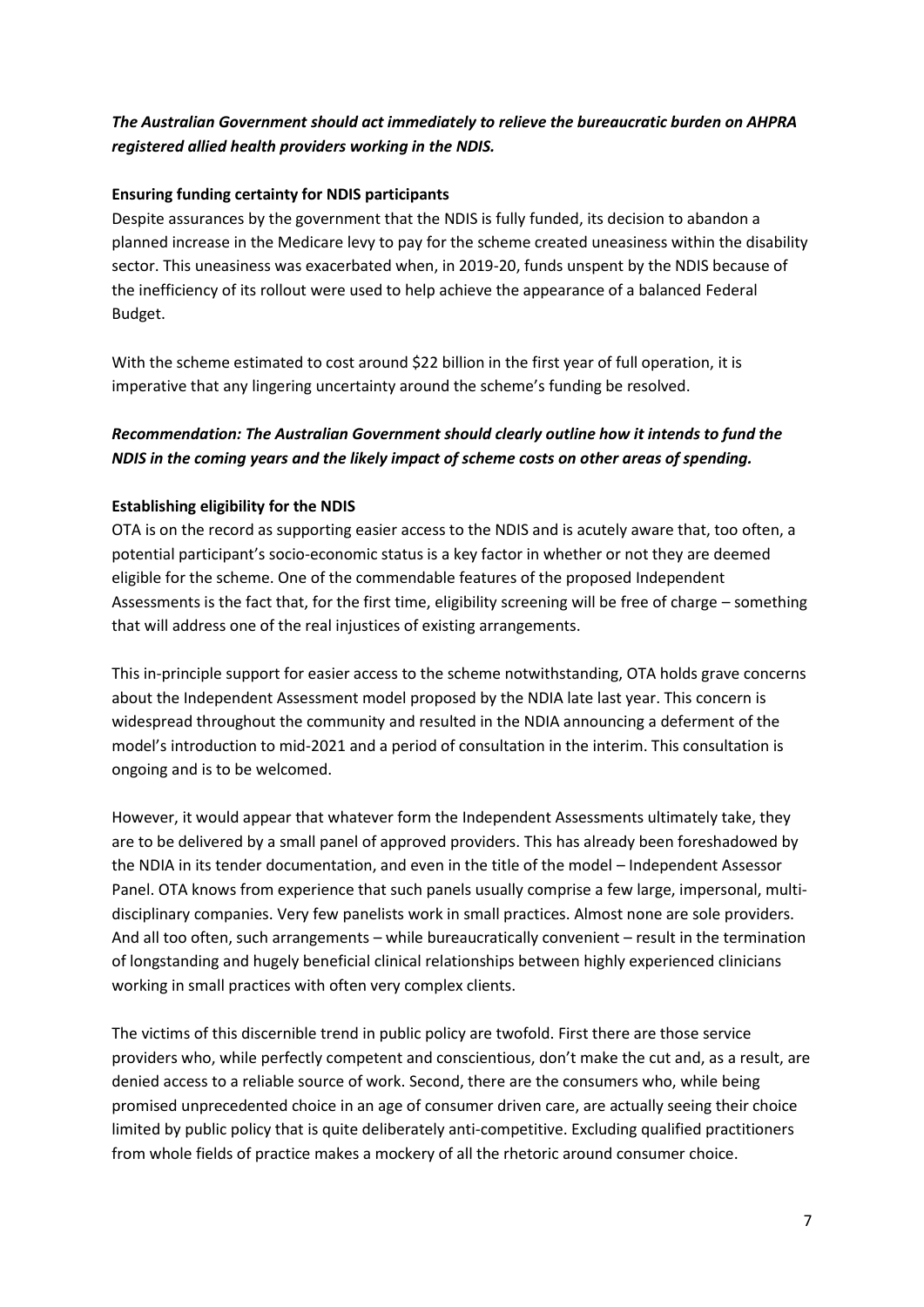*Recommendation: The Australian Government should require the NDIA to discard its proposed model for the delivery of Independent Assessments, which involves the establishment of an anticompetitive panel of providers, ensuring all appropriately qualified and registered occupational therapists are able to perform the assessments.*

## **Department of Veterans' Affairs**

Given the demands of military service, both physical and mental, a sizeable proportion of veterans require the services of occupational therapists.

While occupational therapists derive enormous professional satisfaction from working with veterans and war widows, it has become increasingly difficult work to sustain. This is because remuneration for such work has, in effect, been frozen by the Department of Veterans' Affairs (DVA) for more than a decade. There has been no increase in the rebate, beyond adjustment in line with the CPI, since 2007. That increase was modest and applied to only one item on the schedule of fees. And, moreover, there was no adjustment in line with the CPI between 2013 and 1 July 2018.

Those occupational therapists still working with veterans do so at a loss; they only keep doing it out of loyalty to longstanding clients and by relying on cross-subsidies from other work.

The fee schedule is outdated, no longer reflecting the increased complexity of the work done by occupational therapists and the assistive technology they prescribe. Our members often identify mental health issues while doing assessments and are subsequently expected to perform a case management role which is not remunerated. An updated fee schedule should reflect the changing landscape in which occupational therapists work. It should remunerate them for the time it actually takes to perform increasingly complex consultations.

OTA welcomed the initiative in the 2020-21 Federal Budget whereby the fee paid to occupational therapists delivering mental health related supports to veterans was significantly increased.

OTA now asks that a similar adjustment be made to the schedule of fees for all other supports delivered by occupational therapists to veterans and war widows. This would help ensure that work done for DVA clients becomes more sustainable, and might help preserve clinical relationships between experienced occupational therapists and often highly complex clients.

OTA is aware that the unsustainably low fees paid by DVA has led to an acute shortage of occupational therapists in Far North Queensland, an area notable for a large proportion of veterans. This replicates the situation in the Northern Territory, where for several years veterans in need of occupational therapy have had to seek support at their nearest public hospital. Occupational therapists in private practice are able to provide such care, but only if the work is financially sustainable.

OTA calls again for an immediate and meaningful increase in the fees paid by DVA to occupational therapists, ensuring that those providing care and support to our nation's veterans are paid at least a living wage to do so.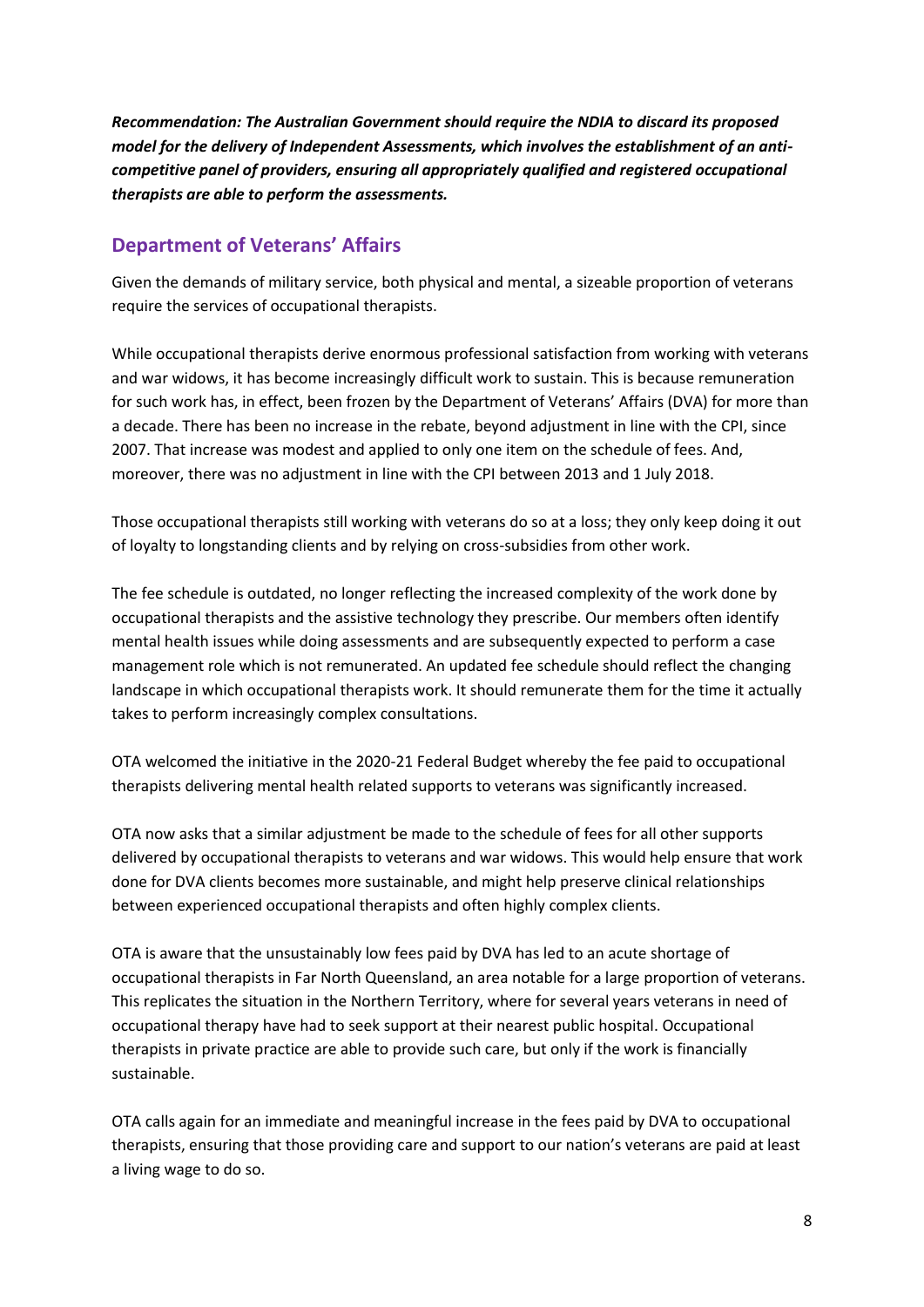*Recommendation: There should be a significant increase in the fees paid by the Department of Veterans' Affairs to those occupational therapists providing services to veterans and war widows.*

## **Primary Health Care**

Targeted spending on primary health care is a means of addressing the health needs of individuals before they become more acute. A proactive investment in 'wellness', rather than reactive spending on the treatment of illness, represents a longer-term investment in the health of the community.

While the creation of Primary Health Networks (PHNs) tasked with addressing local population health needs is a positive initiative for local communities, OTA believes there should be greater investment in raising community and GP awareness of the vital 'value add' provided by allied health professionals. This will enhance the holistic nature, and therefore the effectiveness, of primary health care.

By enabling people to participate in daily activities, occupational therapists are key to illness prevention. By assisting the injured to return to work as soon as possible, occupational therapists enhance economic productivity. And by promoting wellness, occupational therapists help minimise avoidable hospitalisations, thereby relieving pressure on the health system.

OTA welcomed the announcement by the Commonwealth Government, in August 2019, of a Long Term National Health Plan, and its stated commitment to improving primary care and preventative health measures. Given their central role in the delivery of primary care and the prevention of disease, it is imperative that the allied health professions be regularly consulted in the development of the National Plan and in any primary care arrangements resulting from it. These arrangements should enshrine, and facilitate the operation of, an interdisciplinary model of care.

While development of the Long Term National Health Plan was understandably delayed by COVID-19, OTA believes it fair to say that the allied health sector was disappointed by early indications of the Plan's likely direction, perceiving that allied health was once again being at best misunderstood, at worst devalued.

Any workable primary care model will commit to genuinely inter-disciplinary care, valuing the key role played by all members of the care team.

*Recommendation: The Australian Government should implement an interdisciplinary, preventative model of health care that encourages active dialogue between all members of a patient's care team.*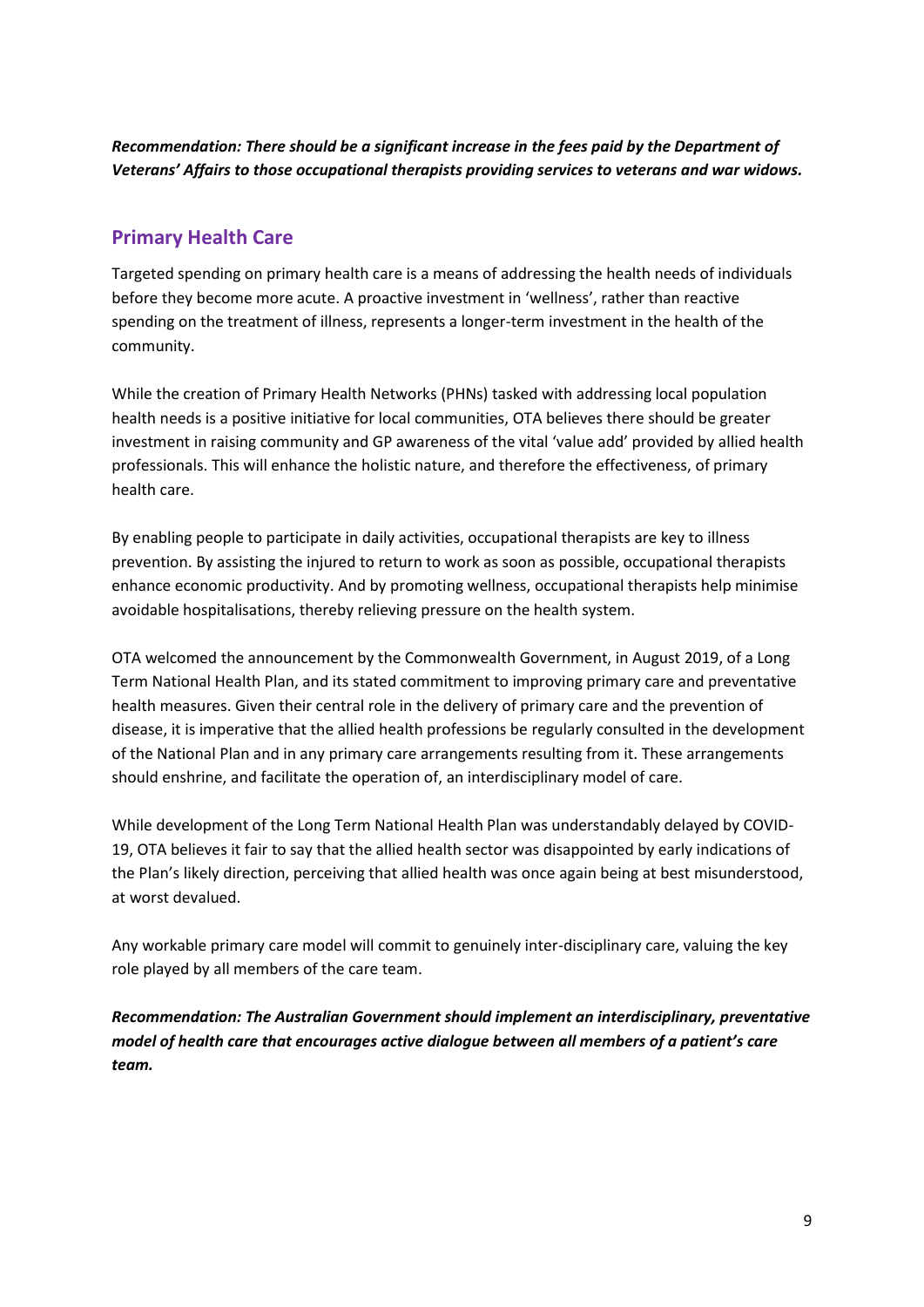# **Aged Care**

Occupational therapists play a key role in providing aged care services to older people, both in the community and in Residential Aged Care Facilities (RACFs).

Occupational therapists work with older people with age-related conditions such as poor balance and coordination, memory loss and confusion, and vision and hearing loss, which lead to changes in their ability to participate in the meaningful activities of everyday life.

OTA welcomed the Royal Commission into Aged Care Quality and Safety, and lodged a submission with the Commissioners in September 2019. OTA also welcomed the interim report of the Royal Commission and the Commonwealth Government's subsequent announcement, on 25 November 2019, that \$537 million had been set aside to facilitate the implementation of particular recommendations contained in the Commissioners' final report, most of it to fund an additional 10,000 home care packages.

OTA also welcomed the Royal Commission's *Aged Care and COVID-19 special* report, which calls for a greater allied health presence in RACFs.

In anticipation of the Royal Commissioners' final report, due for release early this year, OTA urges Treasury to develop a fiscal strategy that will ensure the implementation, over a reasonable period of time, of those recommendations of the Royal Commission which are subsequently accepted by the Commonwealth Government.

*Recommendation: Treasury should develop a fiscal strategy that will ensure the implementation, over a reasonable period of time, of those recommendations of the Royal Commission which are subsequently accepted by the Commonwealth Government.*

# **The maldistribution of the health, aged care and disability workforce**

In a land as vast as Australia, and with a population as urbanised as Australia's, it is unsurprising that our health, aged care and disability workforce is stretched so thinly between our major cities. But while the problem comes as no surprise, it nonetheless remains a problem.

Key issues behind these workforce shortages include the difficulty of recruiting and retaining workers, high turnover rates, inadequate availability of senior/experienced staff, and an oversupply of part-time and casual workers.

The federal government should work to address this maldistribution as a matter of urgency, ensuring those Australians living outside our major cities and regional centres enjoy reasonable access to health services befitting one of the world's most advanced countries. The stated determination of all governments to 'close the gap' of Indigenous disadvantage is another compelling reason to ensure such access.

Education must play a key role in any long-term solution to this problem. Regular and meaningful rotations through regional and remote locations during the training of medical and allied health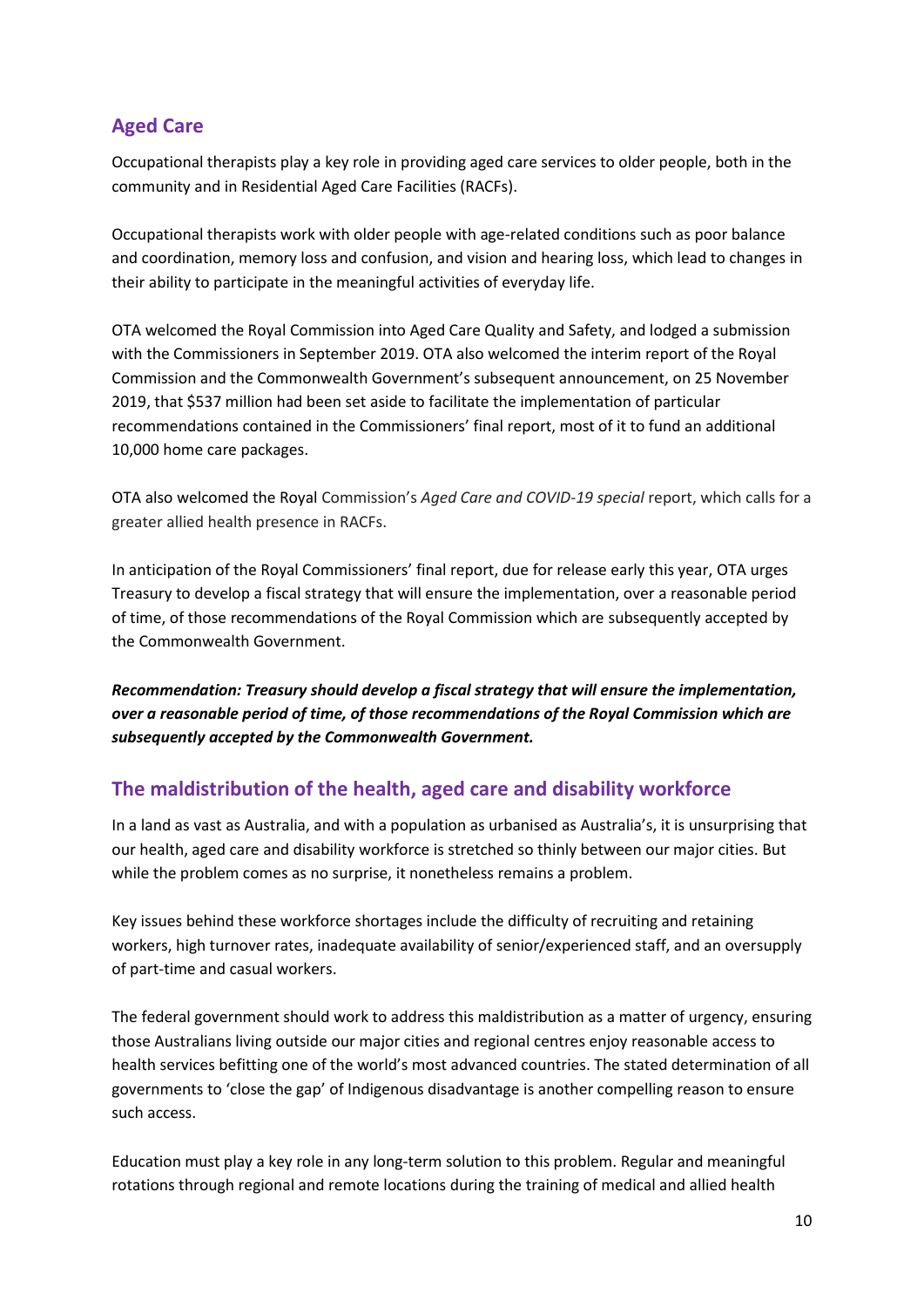professionals heighten the possibility that the student will eventually settle and practice in such a location. This is most easily achieved by way of training networks that link major metropolitan hospitals with smaller regional and rural hospitals. While this is largely the responsibility of state and territory governments, the federal government should work with, and encourage, these governments to implement such arrangements.

The provision of rural-based scholarships and fellowships is another means of attracting students and recent graduates to locations outside our major cities.

OTA strongly supports the development of an Allied Health Rural Generalist Pathway, which is key to the provision of multidisciplinary care in rural and remote areas. We also join with other organisations in calling for the development and implementation of a comprehensive rural and remote health strategy.

The appointment of a National Rural Health Commissioner in 2017 was an important step forward. While the office of the Commissioner is currently focussed on particular projects, notably a rural response to the COVID-19 pandemic and the recognition of Rural Generalist Medicine as a distinct field of practice, it must not lose sight of the need for a comprehensive strategy aimed at addressing workforce shortages in rural and remote Australia. As indicated above, the expanded use of telehealth consultations must inevitably play a part in any lasting solution to this problem.

*Recommendations: The federal government should commit to addressing workforce shortages, and consequently reduced access to essential services, in rural, regional and remote parts of Australia. The government should work with state and territory governments to develop training networks that link major metropolitan hospitals with smaller regional and rural hospitals, and increase the provision of rural-based scholarships and fellowships to attract students and recent graduates to locations outside our major cities.*

*The office of the National Rural Health Commissioner should develop a comprehensive rural and remote health strategy, in consultation with all interested parties. The expanded use of telehealth consultations must necessarily figure in this strategy.*

## **Private health insurance**

An ongoing concern to members of OTA is the lack of recognition of occupational therapy by Australian private health insurance funds. Some cheaper packages offered by private health insurers exclude occupational therapy altogether, while including other therapies with little evidence in support of their benefits. Many of the more expensive packages relegate occupational therapy to the status of an optional extra.

OTA believes it is critical that private health insurers are made aware of the efficacy of occupational therapy and are encouraged to incorporate its services in their basic packages. This would enable policy holders to access therapeutic services of proven value if and when the need arises.